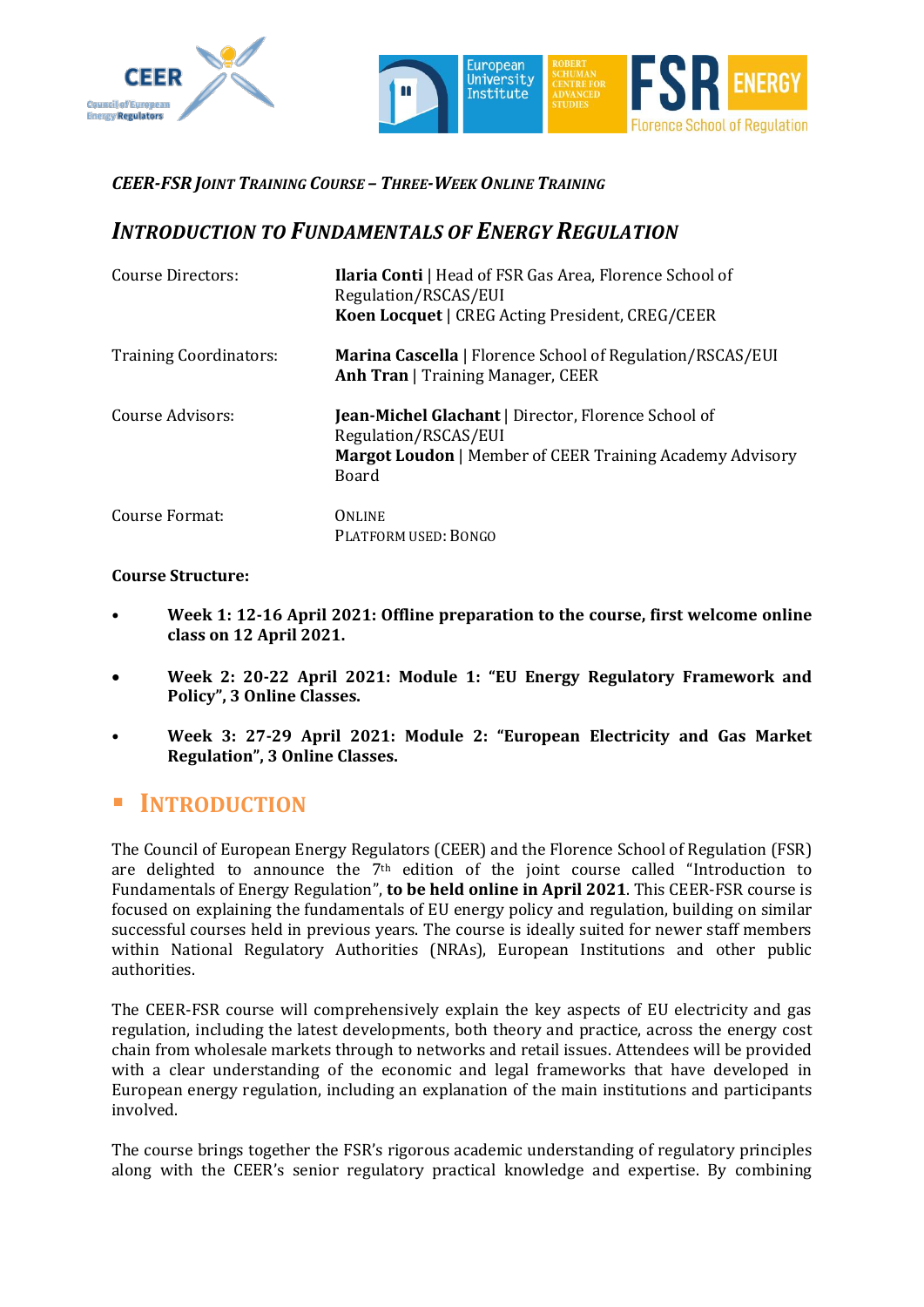



academic groundings and practical on-the-job regulatory experience, the course seeks to build the operational understanding, capacity and tools for newer NRA staff members, which they can then apply in their work.

The course is co-directed by Koen Locquet, Acting President of CREG and Ilaria Conti, Head of FSR Gas Area. It is a three-week online course which comprises of two related modules, as follows:

- Week 1: 12-16 April 2021: Offline preparation to the course, first welcome online class on 12 April 2021. Expected preparation time: 4 hours.
- Week 2: 20-22 April 2021: Module 1: "EU Energy Regulatory Framework and Policy", 3 Online Classes, approximately 3 hours each day.
- Week 3: 27-29 April 2021: Module 2: "European Electricity and Gas Market Regulation", 3 Online Classes, approximately 3 hours each day.

Attendance at both modules is highly recommended, though they are designed such that participants can gain value by attending just one module if they wish.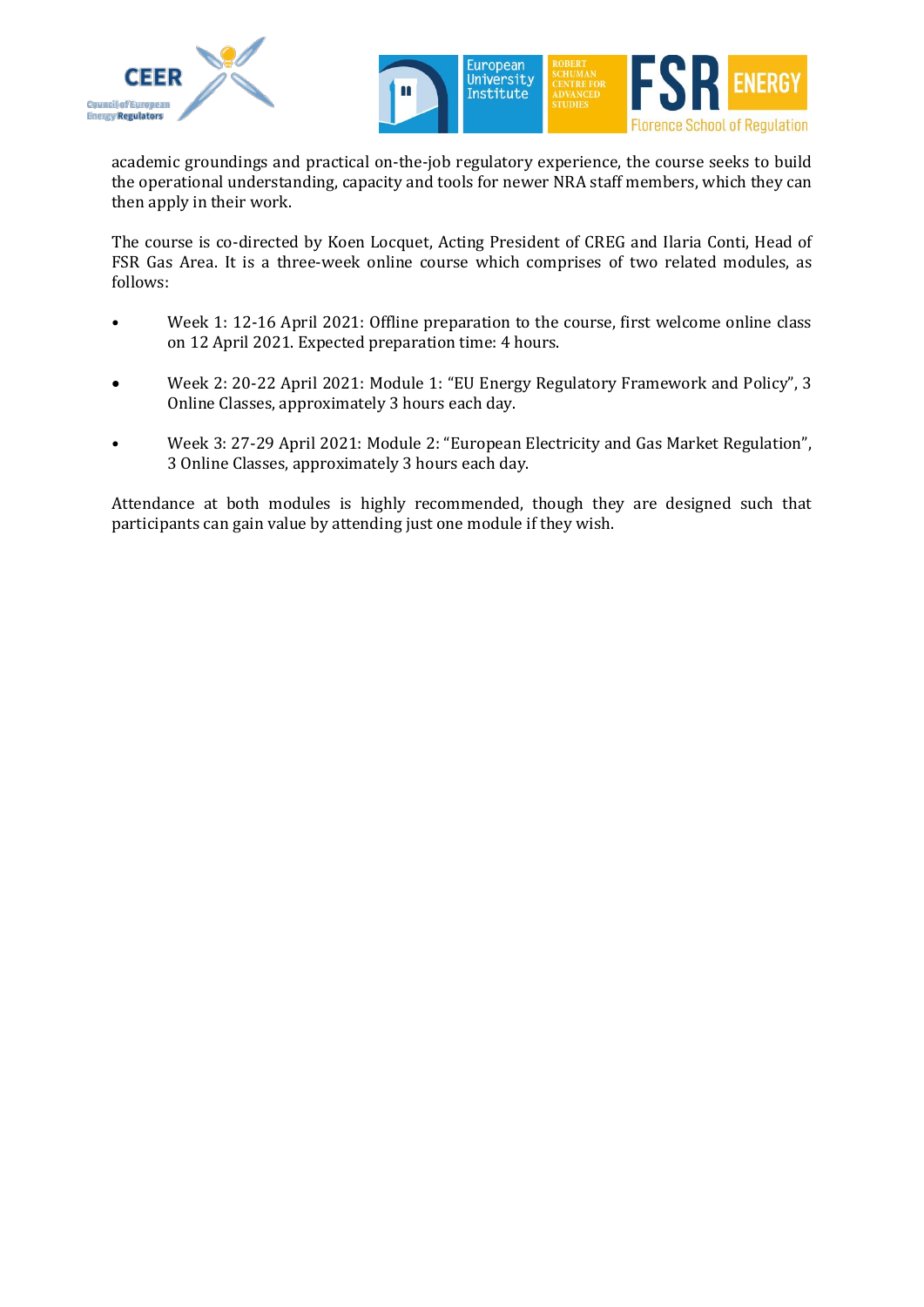



# ▪ **PROGRAMME**

# **WEEK 1: 12-16 APRIL 2021: OFFLINE INDIVIDUAL PREPARATION TO THE COURSE**

#### **Monday 12 APRIL 2021: 14:00-15:00 CEST- WELCOME ONLINE CLASS**

14:00 – 15:00 Introduction of the course and platform. Introduction of participants, testing the connections and group work activities. **FSR Online Team** | FSR/RSCAS/EUI **CEER Online Team** | CEER

# **WEEK 2: 20-22 APRIL 2021: MODULE 1 - EU ENERGY REGULATORY FRAMEWORK AND POLICY**

## **Tuesday, 20 April 2021: 14:00 – 17:00 CEST** *- EU energy regulation and energy policy: the landscape*

- 14:00 14:10 Introduction of the course. **Koen Locquet** | CEER/CREG **Ilaria Conti** | FSR/RSCAS/EUI
- 14:10 14:45 Principles

Overview of electricity and gas markets:

- A brief introduction to the physics of energy
- The role of markets and regulation in the electricity and gas sectors
- A brief history of utility regulation
- Should gas and electricity markets be similarly designed? **Alberto Pototschnig** | FSR/RSCAS/EUI

Q&A / Discussion

#### 14:45 – 15:25 Practices

Role of regulators and energy regulation explained:

- What is an energy regulator and why do we have them?
- General objectives of the regulatory authorities (Regulation).
- Core duties and powers of regulators, including new ones in the

European Clean Energy Package and European Green Deal. **Koen Locquet** | CEER/CREG

Q&A / Discussion

- 15:25 15:40 **SHORT BREAK**
- 15:40 16:10 Principles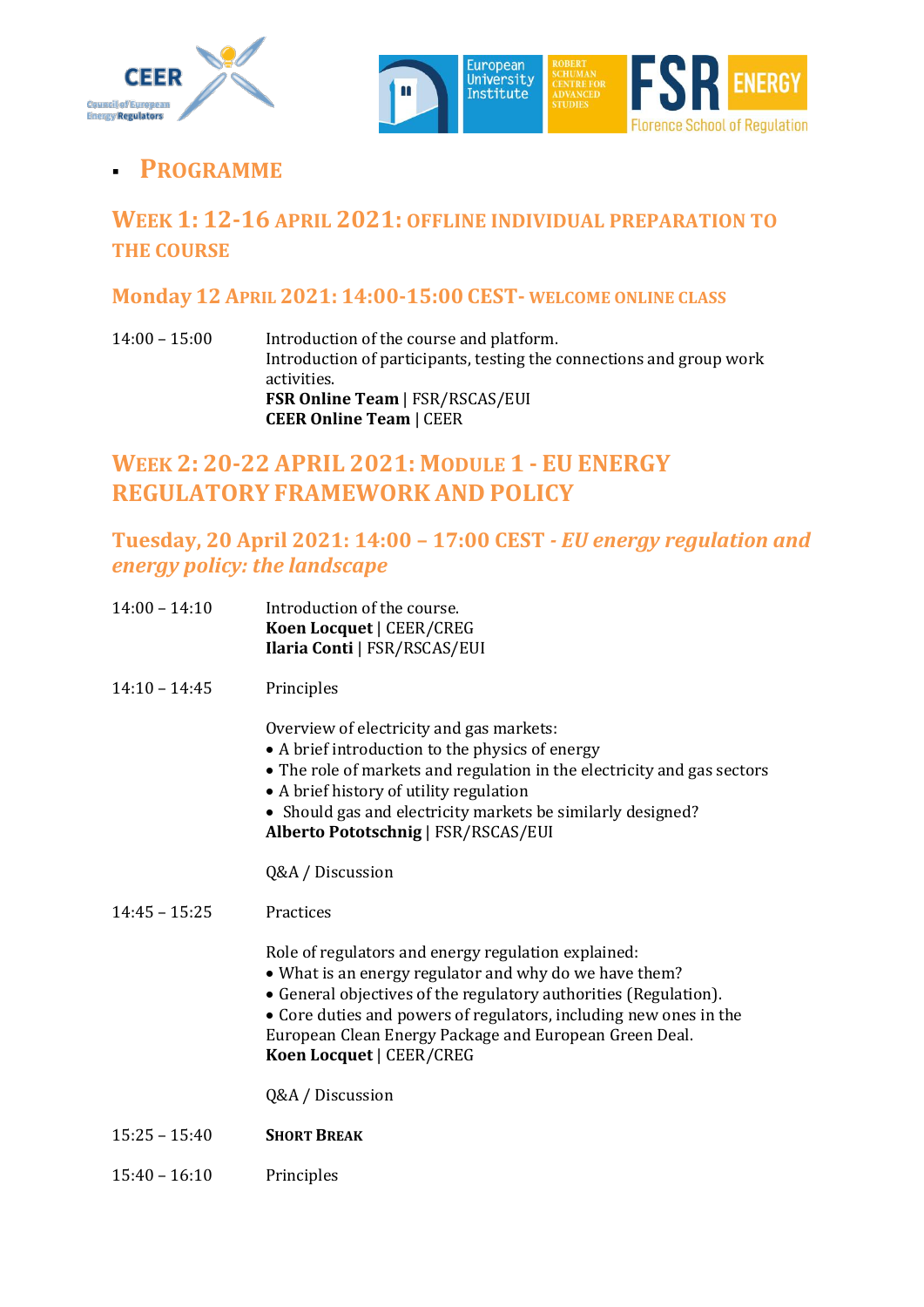



European Security of Supply Policy:

- Achieved targets and future challenges
- EU Energy diplomacy and external relations: what we did right, what we did wrong

**Jean-Arnold Vinois |** Jacques Delors Institute

Q&A / Discussion

- 16:10 16:50 Group work **Anh Tran** | CEER
- 16:50 17:00 Wrap up, conclusions of first online session. **Koen Locquet** | CEER/CREG **Ilaria Conti** | FSR/RSCAS/EUI

#### **Wednesday, 21 April 2021: 14:00 – 17:00 CEST** *- Introduction to the European legal framework for energy: logic and dynamics*

| $14:00 - 14:45$ | Principles                                                                                                                                                                                                                                                               |
|-----------------|--------------------------------------------------------------------------------------------------------------------------------------------------------------------------------------------------------------------------------------------------------------------------|
|                 | The EU regulatory framework for energy: from the origins until today<br>• "Pillars" and logic supporting the EU energy policy<br>• The three "Energy Packages"<br>• The way towards a decarbonised energy sector<br>Ilaria Conti   FSR/RSCAS/EUI                         |
|                 | Q&A / Discussion                                                                                                                                                                                                                                                         |
| $14:45 - 15:30$ | Practices                                                                                                                                                                                                                                                                |
|                 | Impact of the evolution of the regulatory framework:<br>• Implementation of the regulatory framework in Greece: What has been<br>achieved? Where is the Greek energy market today?<br>Evangelia Gazi   CEER/RAE                                                          |
|                 | Q&A / Discussion                                                                                                                                                                                                                                                         |
| $15:30 - 15:50$ | Group work or open discussion                                                                                                                                                                                                                                            |
| $15:50 - 16:05$ | <b>SHORT BREAK</b>                                                                                                                                                                                                                                                       |
| $16:05 - 16:50$ | Principles                                                                                                                                                                                                                                                               |
|                 | Regulation of renewable energy and energy efficiency:<br>• Key EU legislative acts (renewable energy and energy efficiency directive,<br>the Clean Energy Package).<br>• Impact of European renewable policy on security of supply.<br>Lucila de Almeida   FSR/RSCAS/EUI |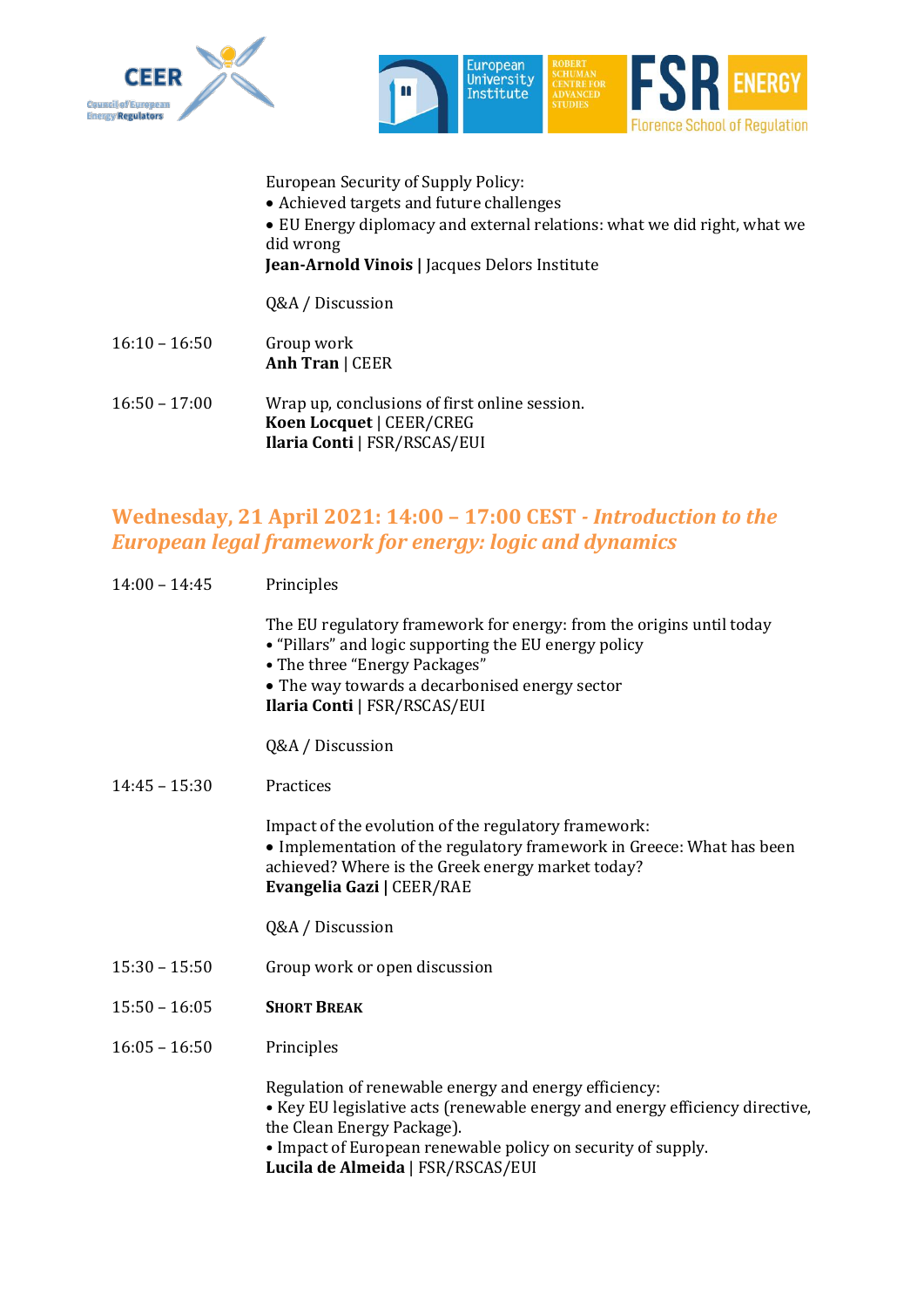



Q&A / Discussion

16:50 – 17:00 Wrap up, conclusions of second online session. **Anh Tran** | CEER **Ilaria Conti** | FSR/RSCAS/EUI

## **Thursday, 22 April 2021: 14:00 – 16:45 CEST** *- Retail markets and consumer protection and future energy systems*

| $14:00 - 14:45$ | <b>Principles and Practices</b>                                                                                                                                                                                                                                                      |
|-----------------|--------------------------------------------------------------------------------------------------------------------------------------------------------------------------------------------------------------------------------------------------------------------------------------|
|                 | Retail markets:<br>• What should competitive markets mean for energy consumers (e.g.<br>choice, reliability, flexibility)? How can consumers participate?<br>• What role for regulators in retail markets?<br>Vasant Bhoendie   CEER/ACM                                             |
|                 | Q&A / Discussion                                                                                                                                                                                                                                                                     |
| $14:45 - 15:30$ | Principles and practices                                                                                                                                                                                                                                                             |
|                 | Customer policy:<br>• Is there a need for a "regulation" of energy consumer issues?<br>• CEER-BEUC 2030 Vision for energy consumers<br>• What is energy poverty? What can be done by NRAs?<br>• What role for regulators in consumer protection?<br><b>Natalie McCoy   CEER/ERSE</b> |
|                 | Q&A / Group work                                                                                                                                                                                                                                                                     |
| $15:30 - 15:45$ | <b>SHORT BREAK</b>                                                                                                                                                                                                                                                                   |
| $15:45 - 16:30$ | Principles and practices                                                                                                                                                                                                                                                             |
|                 | Looking ahead: Energy System Integration<br>• The ongoing reform of the gas sector and future perspectives<br>• Hydrogen and other "clean molecules"<br>• The new H2 infrastructure: regulatory issues<br><b>Ilaria Conti   FSR</b>                                                  |
|                 | Q&A / Group work                                                                                                                                                                                                                                                                     |
| $16:30 - 16:45$ | Wrap up, conclusions of the first module.<br>Name TBC   CEER<br>Ilaria Conti   FSR/RSCAS/EUI                                                                                                                                                                                         |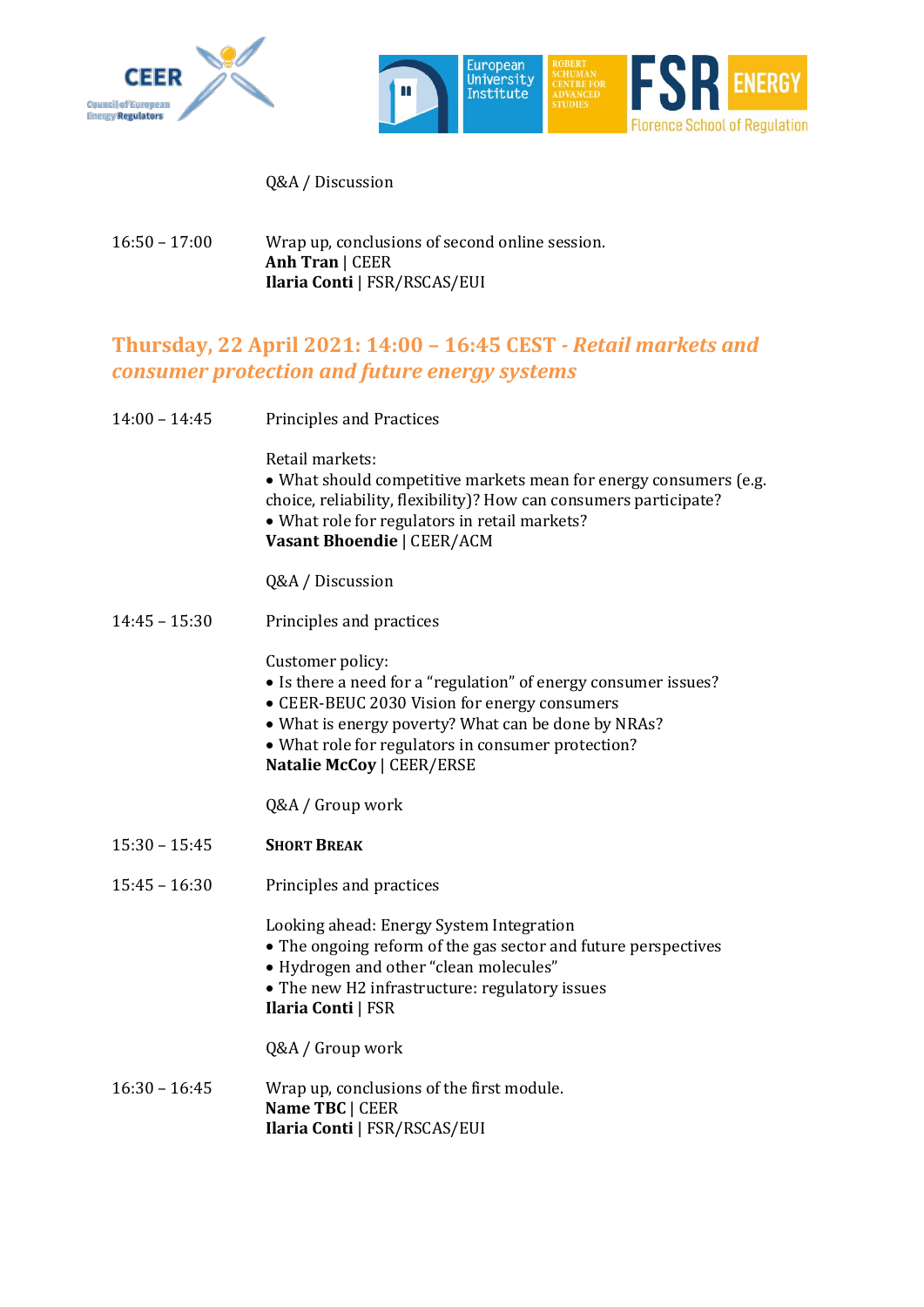



# **WEEK 2: 27-29 APRIL 2021: MODULE 2- EUROPEAN ELECTRICITY AND GAS MARKET REGULATION**

#### **Tuesday, 27 April 2021: 14:00 – 17:00 CEST** *- Introduction to Gas Markets and Grids*

- 14:00 14:10 Introduction of Module 2. **Name TBC** | CEER **Ilaria Conti** | FSR/RSCAS/EUI
- 14:10 14:50 Principles

The gas market picture:

- The landscape of today's gas market globally: main actors, structural dynamics, market and regulatory challenges.
- How is gas traded, transported and supplied in Europe? Progress achieved, scale of investments.
- LNG, storage and other market "flexibility tools".

**Aad Correljé |** Clingendael International Energy Programme (CIEP) and TU Delft

Q&A / Group work

14:50 – 15:30 Practices

How is Europe's gas wholesale market designed?

- What is the gas target model?
- What is the regulators' role in shaping and delivering the internal energy market (network codes, etc.)?
- What role for gas in the future?
- **Beatriz Moreno** | CEER/CNMC

Q&A / Group work

- 15:30 15:45 **SHORT BREAK**
- 15:45 16:15 Principles

Gas grids:

- Overview of gas grids. What are the differences with electricity grids?
- Why regulate gas grids in a competitive market?
- Are the EU gas grids really European or only national?
- **Nico Keyaerts** | Formerly FSR/ACER

Q&A / Group work

16:15 – 17:00 Panel discussion with special guest.

Moderator: **Ilaria Conti** | FSR/RSCAS/EUI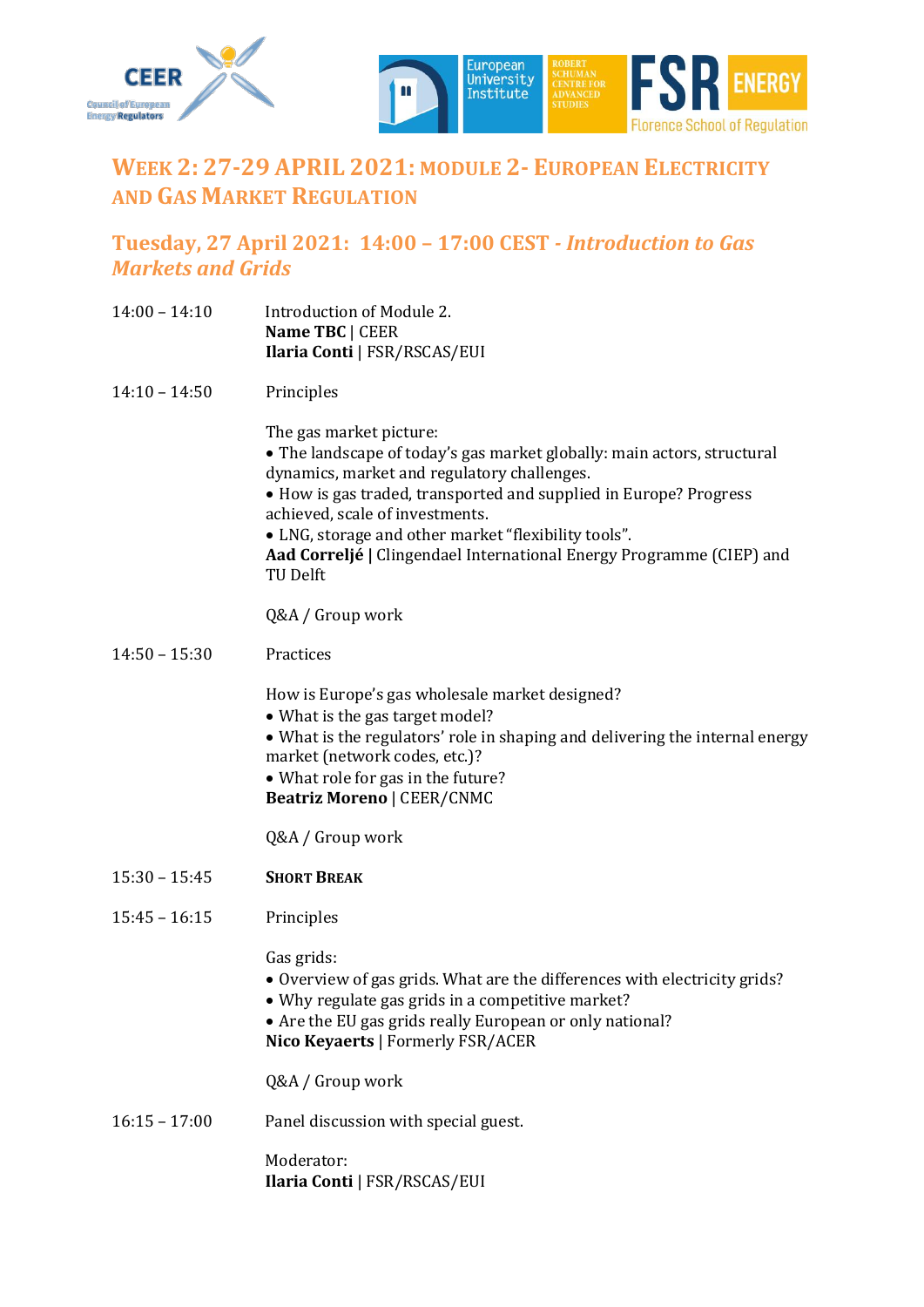



Panellists:

**Margot Loudon** | Formerly Eurogas **Aad Correljé |** Clingendael International Energy Programme (CIEP) and TU Delft **Beatriz Moreno** | CEER/CNMC **Nico Keyaerts** | Formerly FSR/ACER

#### **Wednesday, 28 April 2021: 14:00 – 17:00 CEST** *- Introduction to Electricity Markets and Grids*

14:00 – 14:45 Principles

Electricity markets:

• The energy supply chain from production to distribution. Do we really buy/sell electricity into the grid or in an electricity market? What is the relationship between network capacity and electricity markets? What is the importance of balancing and imbalance?

• Why do we have several electricity markets like day-ahead, intraday and balancing markets? Why do we couple or split our wholesale markets? Are electricity markets really European or only national? **Tim Schittekatte** | FSR/RSCAS/EUI

Q&A / Group work

14:45 – 15:15 Practices

How is Europe's electricity wholesale market designed?

- What is Europe's electricity target model?
- Why pursue an integrated, interconnected electricity network?

• How are regulators contributing to shaping and delivering the internal energy market (and what do the network codes do)? **Barry Hussey** | CEER/CRU

Q&A / Group work

- 15:15 15:30 **SHORT BREAK**
- 15:30 16:15 Principles

Electricity grids in the age of the three Ds:

- Overview of the electricity grids in Europe.
- Overview of traditional grid regulation in Europe.
- The three Ds and the challenges to traditional grid regulation.
- A focus on distribution grids and their regulation.

**Nicolò Rossetto** | FSR/RSCAS/EUI

Q&A / Group work